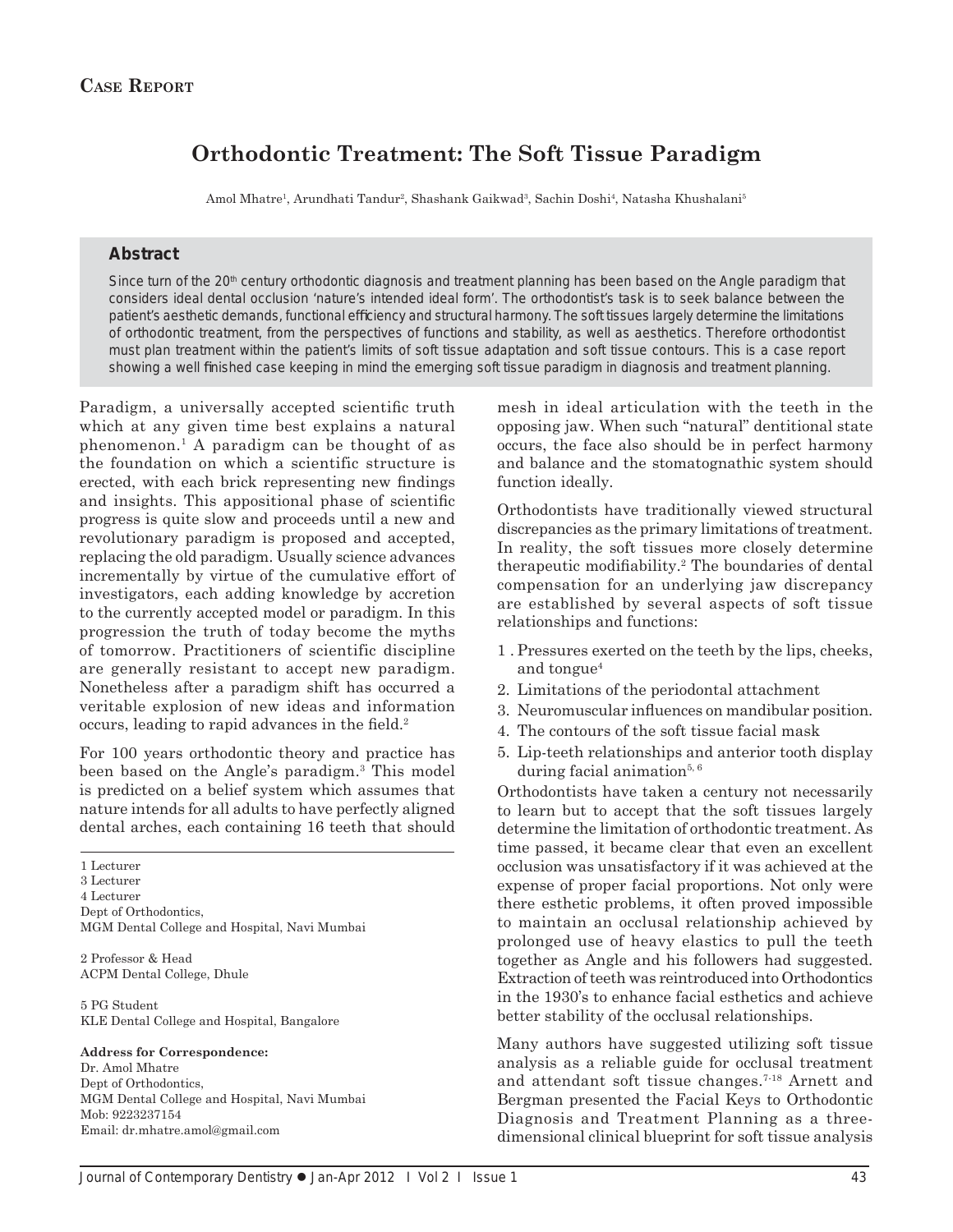and treatment planning.<sup>7, 8</sup>

The increased attention to soft tissue and de-emphasis on perfection, combine to form a biologically driven paradigm that will better serve Orthodontics in the twenty-first century. It is initially an unsettling shift in mindset for at least two reasons:

- 1. It represents a philosophical "180-degree turn" in the orthodontic conceptual framework.
- 2. Because orthodontics does not yet have morphometric tools for evaluating soft tissues that are comparable in quality and accuracy with tools for measuring dental and skeletal components. (Table 1)

| Parameter                        | Angle paradigm                                                             | Soft tissue paradigm                                                                                  |
|----------------------------------|----------------------------------------------------------------------------|-------------------------------------------------------------------------------------------------------|
| Primary treatment goal           | Ideal dental occlusion                                                     | Normal soft tissue proportions<br>and adaptations                                                     |
| Secondary goal                   | Ideal jaw relationships                                                    | Ideal soft tissue proportions<br>define ideal hard tissues                                            |
| Hard / soft tissue relationships | Ideal hard tissue proportions<br>produce ideal soft tissues will<br>be OK- | Clinical examination of intra-<br>oral and facial soft tissues                                        |
| Diagnostic emphasis              | Dental casts, cephalometric<br>radiographs                                 | Clinical examination of intra-oral<br>and facial soft tissue                                          |
| Treatment approach               | Obtain ideal dental and skeletal<br>relationships                          | Plan ideal soft tissues relation-<br>ships and then place teeth and<br>jaws as needed to achieve this |
| Function emphasis                | TM joint in relation to dental<br>occlusion                                | Soft tissue movement in relation<br>to display of teeth                                               |
| Stability of result              | Related primarily to dental<br>occlusion                                   | Related primarily to soft tissue<br>pressure/equilibrium effects                                      |

#### **Table 1: Angle versus Soft Tissue Paradigms: A new way of looking at treatment goals**

### **Pre Treatment Fig. 1**

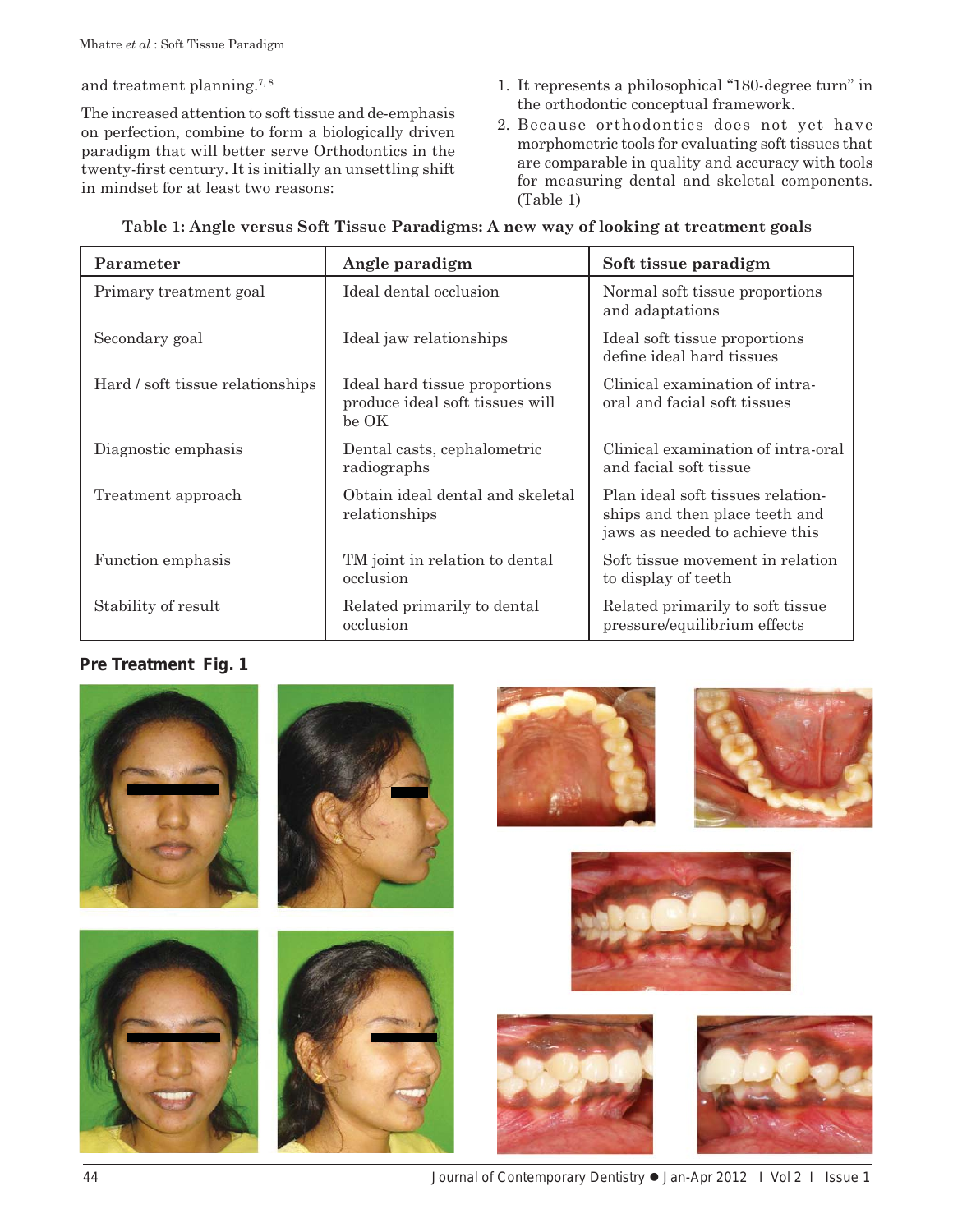



Fig 2

the left side, overjet and overbite of 5mm and 9mm respectively with lower midline shifted to left side by 1mm and lower anterior crowding as 7mm. The case is diagnosed as mild skeletal Class II Angle's Class I molar relation with moderate anterior crowding.

Cephalometric analysis Fig 2 show normal nasolabial angle and increased mento-labial angle due to increased overbite. The upper and lower lip thickness is normal. Patient was treated with upper second and lower first premolar extraction.

# **Discussion**

All the aims and objectives of the treatment are achieved. The patient had mild skeletal class II with dentoalveolar Class I and good soft tissue profile. Therefore Kesling's setup was done before formulating treatment plan. Extraction of upper second premolars helped us maintaining the good soft tissue profile by not allowing excess retraction of upper anteriors. Fig3 Thus the favored nasolabial angle can be maintained with little or not so significant change in the parameter. Excess anterior retraction causes the upper lip to fall back inadvertently thereby giving senile appearance. Also these spaces were utilized to correct the deep bite

### **Case Report**

The chief complaint of the 21 year old patient was malaligned teeth. Patient had insisted in not taking the teeth too much back as she had witnessed her colleague's treatment.

## **Pre-treatment**

Pretreatment photographs Fig 1 show that the patient is having a pleasing profile with normal class I soft tissue relations except the lower lip is slightly everted due to the presence of anterior deep bite. The intraoral findings show Class I molar relation on both sides, canine relation as Class I on right side whereas end-on on

### **Post-treatment**







Fig 3











Fig 4

present. Fig 4 Elimination of deep bite by intruding upper anteriors relieved the lower lip-trap like situation which was leading to deep mentolabial sulcus and provided better soft tissue relations. Extraction